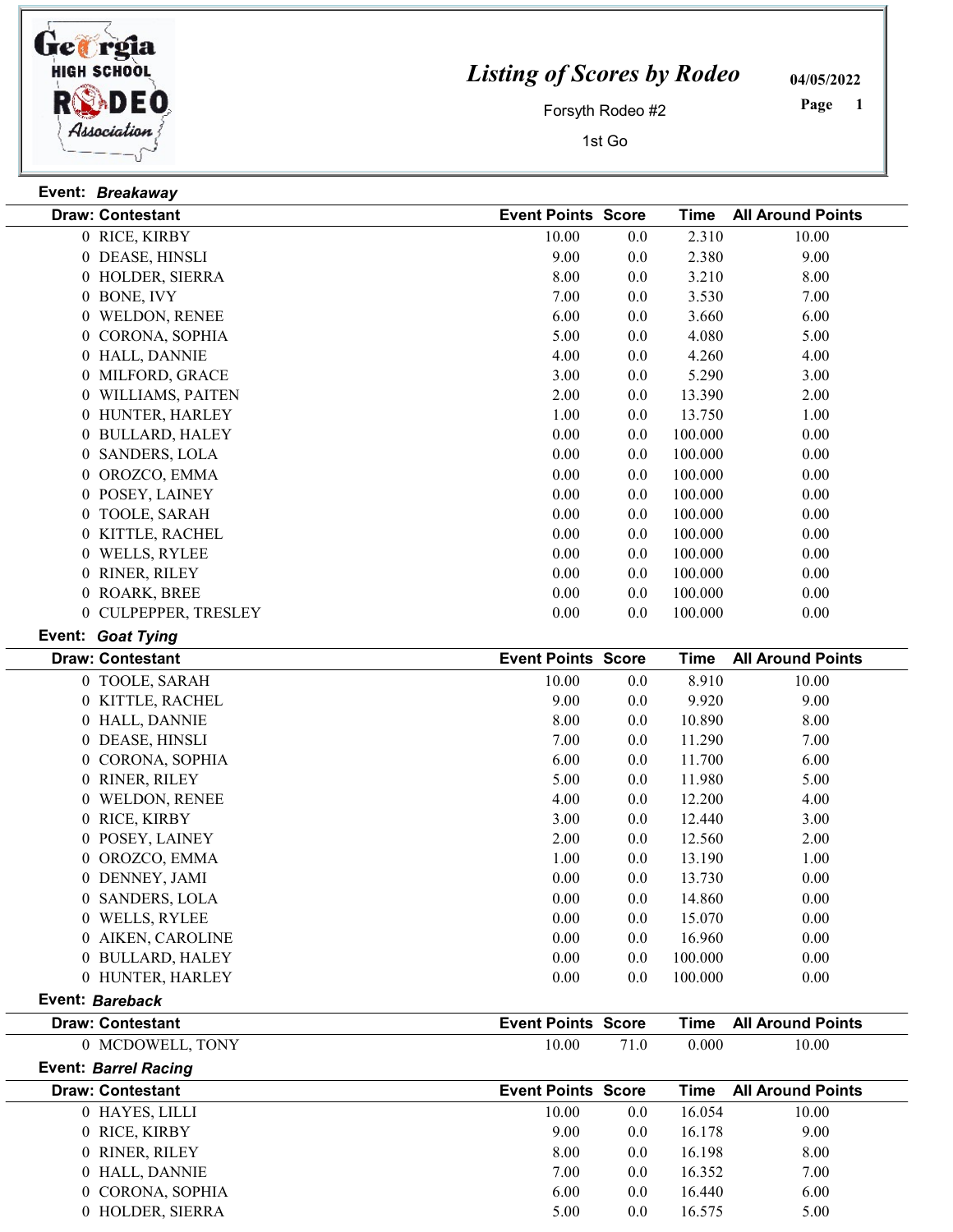| trea rgia<br><b>HIGH SCHOOL</b><br>Association | <b>Listing of Scores by Rodeo</b> |                           | Forsyth Rodeo #2<br>1st Go |                  | 04/05/2022<br>Page<br>2  |
|------------------------------------------------|-----------------------------------|---------------------------|----------------------------|------------------|--------------------------|
| 0 BUTLER, ELLIE                                |                                   | 4.00                      | 0.0                        | 16.598           | 4.00                     |
| 0 SIMPSON, ANSLEY                              |                                   | 3.00                      | 0.0                        | 16.694           | 3.00                     |
| 0 PFIEL, THERESA                               |                                   | 2.00                      | 0.0                        | 16.726           | 2.00                     |
| 0 WELLS, SHELBY                                |                                   | 1.00                      | 0.0                        | 16.855           | 1.00                     |
| 0 WILLIAMS, PAITEN                             |                                   | 0.00                      | 0.0                        | 16.953           | 0.00                     |
| 0 HUFSTETLER, NICOLE                           |                                   | 0.00                      | 0.0                        | 17.112           | 0.00                     |
| 0 LAISTER, BROOK                               |                                   | $0.00\,$                  | 0.0                        | 17.155           | 0.00                     |
| 0 WELLS, RYLEE                                 |                                   | 0.00<br>0.00              | 0.0                        | 17.183<br>17.287 | 0.00<br>0.00             |
| 0 DAY, LEALYN<br>0 FURR, HANNAH                |                                   | 0.00                      | 0.0<br>0.0                 | 17.431           | 0.00                     |
| 0 HOPEAU, LEILA                                |                                   | 0.00                      | 0.0                        | 18.149           | 0.00                     |
| 0 BURNETT, TORI                                |                                   | 0.00                      | 0.0                        | 18.529           | 0.00                     |
| 0 BROOKS, JENNA                                |                                   | 0.00                      | 0.0                        | 18.923           | 0.00                     |
| 0 TRIBBLE, MAGGIE                              | (N/M)                             | 0.00                      | 0.0                        | 19.613           | 0.00                     |
| 0 DENNEY, JAMI                                 |                                   | 0.00                      | 0.0                        | 20.994           | 0.00                     |
| 0 KITTLE, RACHEL                               |                                   | 0.00                      | 0.0                        | 21.090           | 0.00                     |
| 0 POSEY, LAINEY                                |                                   | 0.00                      | 0.0                        | 21.265           | 0.00                     |
| 0 DEASE, HINSLI                                |                                   | 0.00                      | 0.0                        | 21.997           | 0.00                     |
| 0 ROARK, BREE                                  |                                   | 0.00                      | 0.0                        | 22.026           | 0.00                     |
| BONE, IVY<br>$\overline{0}$                    |                                   | 0.00                      | 0.0                        | 23.405           | 0.00                     |
| WHITE, JOZIE<br>$\overline{0}$                 |                                   | 0.00                      | 0.0                        | 24.516           | 0.00                     |
| 0 STANTON, BAYLEE                              |                                   | 0.00                      | 0.0                        | 26.305           | 0.00                     |
| 0 BULLARD, HALEY                               |                                   | 0.00                      | 0.0                        | 100.000          | 0.00                     |
| 0 GARLAND, PRESLEY                             |                                   | 0.00                      | 0.0                        | 100.000          | 0.00                     |
| 0 HUNTER, HARLEY                               |                                   | 0.00                      | 0.0                        | 100.000          | 0.00                     |
| <b>Event: Bull Riding</b>                      |                                   |                           |                            |                  |                          |
| <b>Draw: Contestant</b>                        |                                   | <b>Event Points Score</b> |                            | Time             | <b>All Around Points</b> |
| 0 SULLIVAN, CARTER                             |                                   | 0.00                      | 0.0                        | 0.000            | 0.00                     |
| 0 BARNETTE, JACKSON                            |                                   | 0.00                      | 0.0                        | 0.000            | 0.00                     |
| 0 ALLISTON, LEVI                               |                                   | 0.00                      | 0.0                        | 0.000            | 0.00                     |
| 0 ANTONIO RIZZO, MARCO                         |                                   | 0.00                      | 0.0                        | 0.000            | 0.00                     |
| 0 BRYAN, TONY                                  |                                   | 0.00                      | 0.0                        | 0.000            | 0.00                     |
| <b>Event: Calf Roping</b>                      |                                   |                           |                            |                  |                          |
| <b>Draw: Contestant</b>                        |                                   | <b>Event Points Score</b> |                            | <b>Time</b>      | <b>All Around Points</b> |
| 0 DENNEY, LUKE                                 |                                   | 10.00                     | 0.0                        | 11.210           | 10.00                    |
| 0 SAPP, JHETT                                  |                                   | 9.00                      | 0.0                        | 11.500           | 9.00                     |
| 0 HARPER, ADISON<br>0 ORR, TEIGAN              |                                   | 8.00<br>7.00              | 0.0                        | 12.050<br>12.260 | 8.00<br>7.00             |
| 0 MILLER, TREVOR                               |                                   | 6.00                      | 0.0<br>0.0                 | 12.660           | 6.00                     |
| 0 BURGESS, HANK                                |                                   | 5.00                      | 0.0                        | 12.710           | 5.00                     |
| 0 THOMAS, LOGAN                                |                                   | 4.00                      | 0.0                        | 13.660           | 4.00                     |
| 0 SAMPLES, ELI                                 |                                   | 3.00                      | 0.0                        | 16.030           | 3.00                     |
| OROZCO, KOLTON<br>$\overline{0}$               |                                   | 2.00                      | 0.0                        | 19.320           | 2.00                     |
| 0 BUCHANAN, GAVIN                              |                                   | 1.00                      | 0.0                        | 22.760           | 1.00                     |
| 0 MOXLEY, LUKE                                 |                                   | 0.00                      | 0.0                        | 25.420           | 0.00                     |
| 0 TOWNSEND, ZACHARY                            |                                   | 0.00                      | 0.0                        | 100.000          | 0.00                     |
| 0 GREEN, RILEY                                 |                                   | 0.00                      | 0.0                        | 100.000          | 0.00                     |
| 0 PAYTON, GUNTER                               |                                   | 0.00                      | 0.0                        | 100.000          | 0.00                     |
| 0 SAPP, BALEY                                  |                                   | 0.00                      | 0.0                        | 100.000          | 0.00                     |
| 0 GOBLE, CASH                                  |                                   | 0.00                      | 0.0                        | 100.000          | 0.00                     |
| 0 GRAY, NATHAN                                 |                                   | $0.00\,$                  | 0.0                        | 100.000          | 0.00                     |
| 0 CAGLE, CHRISTIAN                             |                                   | 0.00                      | 0.0                        | 100.000          | 0.00                     |

-1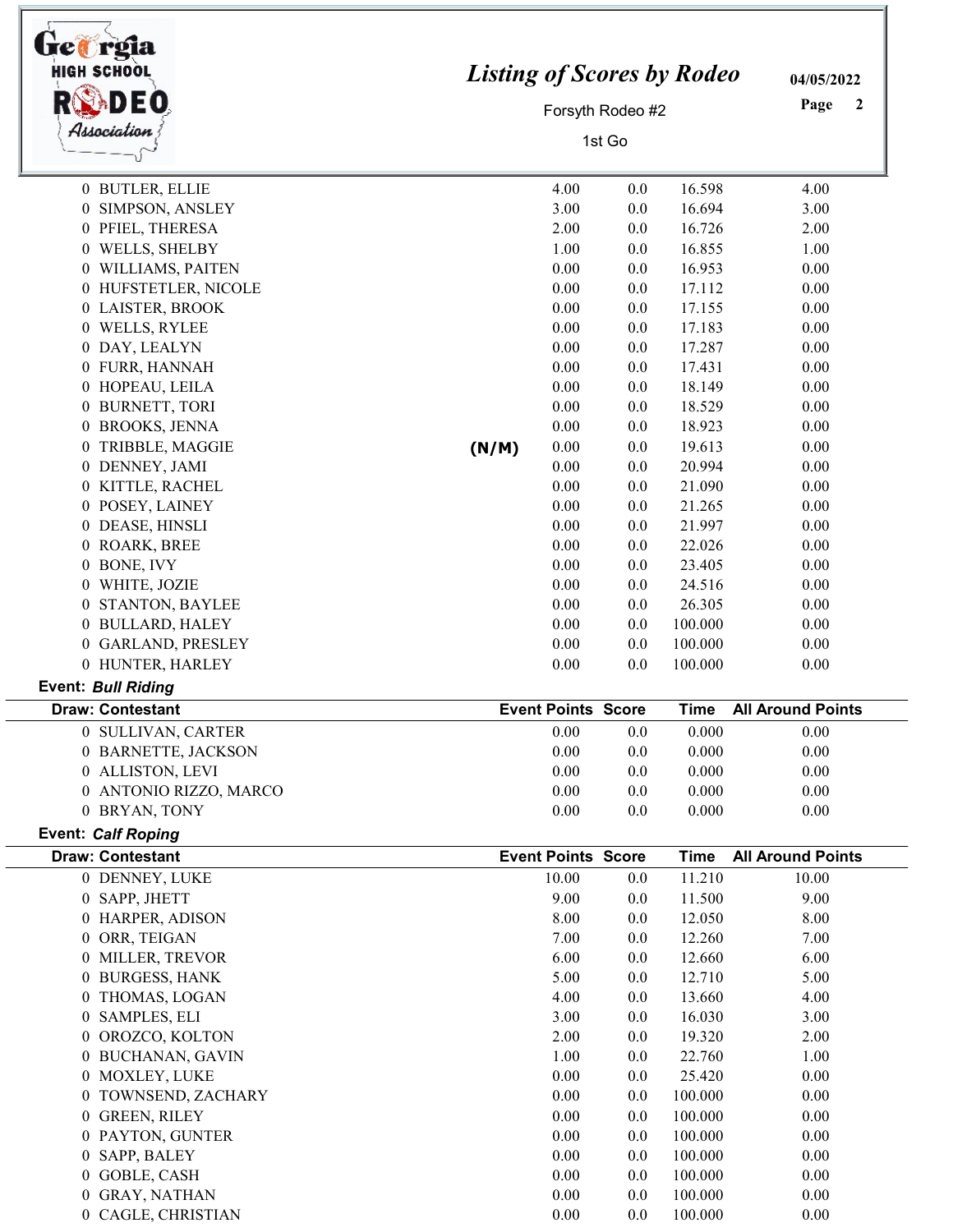| uctrgia<br><b>HIGH SCHOOL</b>             |        |                           | <b>Listing of Scores by Rodeo</b><br>Forsyth Rodeo #2 |                  | 04/05/2022<br>Page<br>3  |
|-------------------------------------------|--------|---------------------------|-------------------------------------------------------|------------------|--------------------------|
| Association                               | 1st Go |                           |                                                       |                  |                          |
| 0 WEST, BEAU                              |        | 0.00                      | 0.0                                                   | 100.000          | 0.00                     |
| 0 HOBSON, CHARLIE                         |        | 0.00                      | 0.0                                                   | 100.000          | 0.00                     |
| 0 MILFORD, GARRETT                        |        | 0.00                      | 0.0                                                   | 100.000          | 0.00                     |
| Event: Poles                              |        |                           |                                                       |                  |                          |
| <b>Draw: Contestant</b>                   |        | <b>Event Points Score</b> |                                                       | <b>Time</b>      | <b>All Around Points</b> |
| 0 HALL, DANNIE                            |        | 10.00                     | 0.0                                                   | 20.455           | 10.00                    |
| 0 KITTLE, RACHEL                          |        | 9.00                      | 0.0                                                   | 21.426           | 9.00                     |
| 0 BONE, IVY                               |        | 8.00                      | 0.0                                                   | 21.443           | 8.00                     |
| 0 DEASE, HINSLI                           |        | 7.00                      | 0.0                                                   | 21.620           | 7.00                     |
| 0 BUTLER, ELLIE                           |        | 6.00                      | 0.0                                                   | 21.642           | 6.00                     |
| 0 POSEY, LAINEY                           |        | 5.00                      | 0.0                                                   | 21.726           | 5.00                     |
| 0 RICE, KIRBY                             |        | 4.00                      | 0.0                                                   | 21.811           | 4.00                     |
| WILLIAMS, PAITEN<br>0                     |        | 3.00                      | 0.0                                                   | 21.940           | 3.00                     |
| RINER, RILEY<br>0                         |        | 2.00                      | 0.0                                                   | 21.999           | 2.00                     |
| SIMPSON, ANSLEY<br>0                      |        | 1.00                      | 0.0                                                   | 22.344           | 1.00                     |
| 0 WELLS, RYLEE                            |        | 0.00                      | 0.0                                                   | 22.383           | 0.00                     |
| 0 HUFSTETLER, NICOLE<br>0 HOPEAU, LEILA   |        | 0.00<br>0.00              | 0.0<br>0.0                                            | 23.505<br>25.572 | 0.00<br>0.00             |
| 0 BROOKS, JENNA                           |        | 0.00                      | 0.0                                                   | 25.601           | 0.00                     |
| 0 BURNETT, TORI                           |        | 0.00                      | 0.0                                                   | 25.767           | 0.00                     |
| 0 CORONA, SOPHIA                          |        | 0.00                      | 0.0                                                   | 26.162           | 0.00                     |
| <b>STANTON, BAYLEE</b><br>0               |        | 0.00                      | 0.0                                                   | 26.896           | 0.00                     |
| 0 DAY, LEALYN                             |        | 0.00                      | 0.0                                                   | 27.518           | 0.00                     |
| TRIBBLE, MAGGIE<br>0                      | (N/M)  | 0.00                      | 0.0                                                   | 29.020           | 0.00                     |
| 0 WELLS, SHELBY                           |        | 0.00                      | 0.0                                                   | 30.411           | 0.00                     |
| 0 PFIEL, THERESA                          |        | 0.00                      | 0.0                                                   | 43.529           | 0.00                     |
| 0 DENNEY, JAMI                            |        | 0.00                      | 0.0                                                   | 45.354           | 0.00                     |
| 0 BULLARD, HALEY                          |        | 0.00                      | 0.0                                                   | 100.000          | 0.00                     |
| <b>Event: Steer Wrestling</b>             |        |                           |                                                       |                  |                          |
| <b>Draw: Contestant</b>                   |        | <b>Event Points Score</b> |                                                       | <b>Time</b>      | <b>All Around Points</b> |
| 0 ORR, TEIGAN                             |        | 10.00                     | 0.0                                                   | 7.130            | 10.00                    |
| 0 CAGLE, CHRISTIAN                        |        | 9.00                      | 0.0                                                   | 13.790           | 9.00                     |
| 0 TOWNSEND, ZACHARY                       |        | 0.00                      | 0.0                                                   | 100.000          | 0.00                     |
| 0 BURGESS, HANK                           |        | 0.00                      | 0.0                                                   | 100.000          | 0.00                     |
| Event: Team Roping                        |        |                           |                                                       |                  |                          |
| <b>Draw: Contestant</b>                   |        | <b>Event Points Score</b> |                                                       | <b>Time</b>      | <b>All Around Points</b> |
| $0$ OROZCO, EMMA $(1)$                    |        | 10.00                     | 0.0                                                   | 7.620            | 10.00                    |
| 0 TOWNSEND, ZACHARY (2)                   |        | 10.00                     | 0.0                                                   | 7.620            | 10.00                    |
| 0 TOOLE, SARAH (1)                        |        | 9.00                      | 0.0                                                   | 8.060            | 9.00                     |
| 0 DENNEY, LUKE (2)<br>$0$ BONE, IVY $(1)$ |        | 9.00<br>8.00              | 0.0<br>0.0                                            | 8.060<br>12.550  | 9.00<br>8.00             |
| 0 PAYTON, GUNTER (2)                      |        | 8.00                      | 0.0                                                   | 12.550           | 8.00                     |
| 0 ORR, TEIGAN (1)                         |        | 7.00                      | 0.0                                                   | 16.860           | 7.00                     |
| 0 MILLER, TREVOR (2)                      |        | 7.00                      | 0.0                                                   | 16.860           | 7.00                     |
| 0 DEASE, HINSLI (1)                       |        | 0.00                      | 0.0                                                   | 100.000          | 0.00                     |
| 0 GREEN, RILEY (1)                        |        | 0.00                      | 0.0                                                   | 100.000          | 0.00                     |
| 0 MILFORD, GRACE (1)                      |        | 0.00                      | 0.0                                                   | 100.000          | 0.00                     |
|                                           |        |                           |                                                       |                  |                          |

0 WHITE, JOZIE (1) 0.00 0.00 0.00 0.00 0.00 0.00  $\begin{array}{cccc} 0 & \text{MOXLEY, LUKE} & (1) & & & & 0.00 & & 0.0 & & 100.000 & & & 0.00 \\ 0 & \text{RINER, RILEY} & (1) & & & & 0.00 & & 0.0 & & 100.000 & & & 0.00 \\ \end{array}$ 

0 RINER, RILEY (1) 0.00 0.00 0.00 100.000